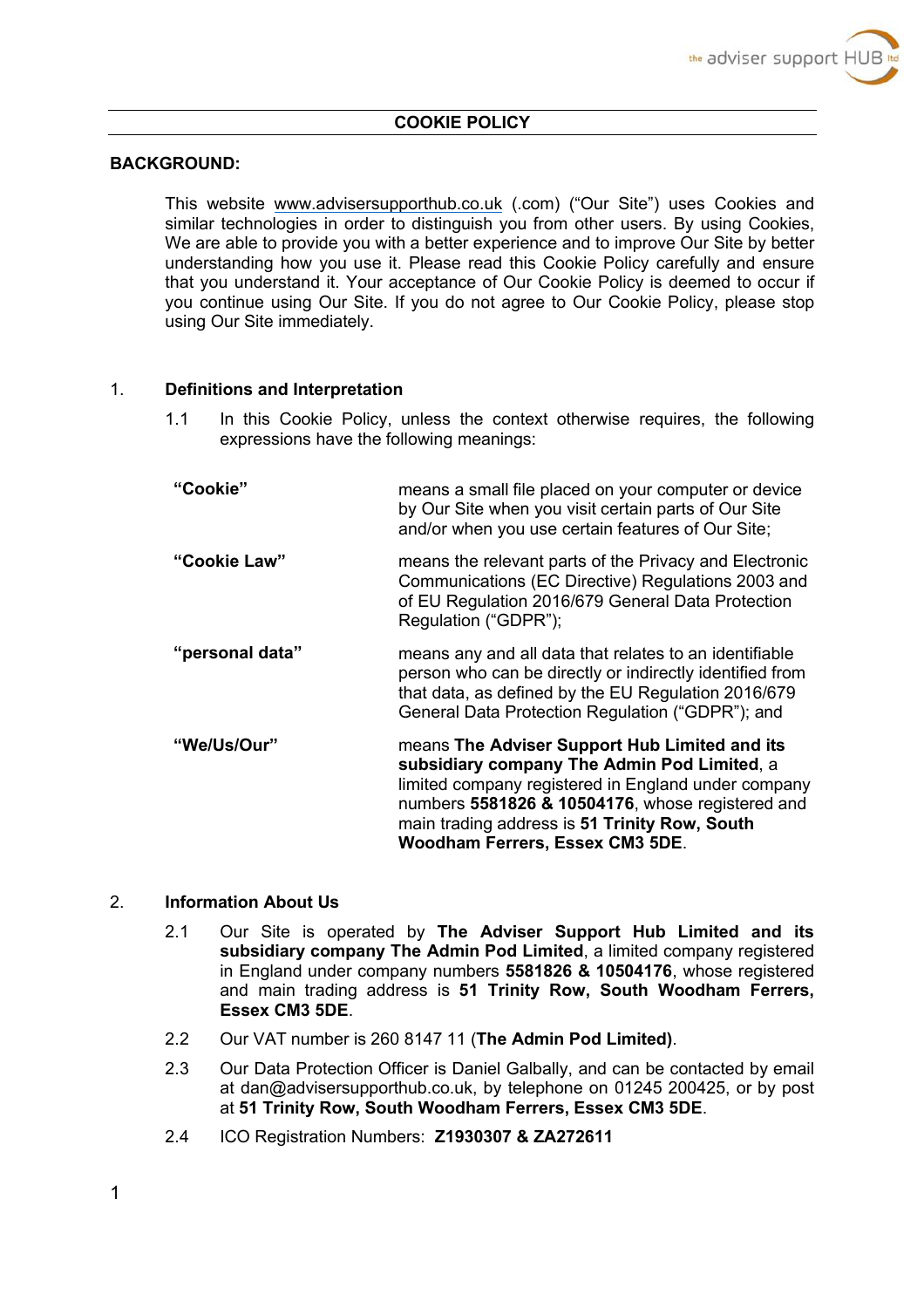# 3. **How Does Our Site Use Cookies?**

- 3.1 Our Site may place and access certain first party Cookies on your computer or device. First party Cookies are those placed directly by Us and are used only by Us. We use Cookies to facilitate and improve your experience of Our Site and to provide and improve Our services. We have carefully chosen these Cookies and have taken steps to ensure that your privacy and personal data is protected and respected at all times.
- 3.2 By using Our Site, you may also receive certain third party Cookies on your computer or device. Third party Cookies are those placed by websites, services, and/or parties other than Us.
- 3.3 All Cookies used by and on Our Site are used in accordance with current Cookie Law. We may use some or all of the following types of Cookie:

# 3.3.1 Strictly Necessary Cookies

A Cookie falls into this category if it is essential to the operation of Our Site, supporting functions such as logging in, your shopping basket, and payment transactions.

3.3.2 Analytics Cookies

It is important for Us to understand how you use Our Site, for example, how efficiently you are able to navigate around it, and what features you use. Analytics Cookies enable us to gather this information, helping Us to improve Our Site and your experience of it.

#### 3.3.3 Functionality Cookies

Functionality Cookies enable Us to provide additional functions to you on Our Site such as personalisation and remembering your saved preferences. Some functionality Cookies may also be strictly necessary Cookies, but not all necessarily fall into that category.

# 3.3.4 Targeting Cookies

It is important for Us to know when and how often you visit Our Site, and which parts of it you have used (including which pages you have visited and which links you have visited). As with analytics Cookies, this information helps us to better understand you and, in turn, to make Our Site and advertising more relevant to your interests. **[**Some information gathered by targeting Cookies may also be shared with third parties.**]**

3.3.5 Persistent Cookies

Any of the above types of Cookie may be a persistent Cookie. Persistent Cookies are those which remain on your computer or device for a predetermined period and are activated each time you visit Our Site.

# 3.3.6 Session Cookies

Any of the above types of Cookie may be a session Cookie. Session Cookies are temporary and only remain on your computer or device from the point at which you visit Our Site until you close your browser. Session Cookies are deleted when you close your browser.

- 3.4 Cookies on Our Site are not permanent and will expire as indicated in the table below.
- 3.5 For more details of the personal data that We collect and use, the measures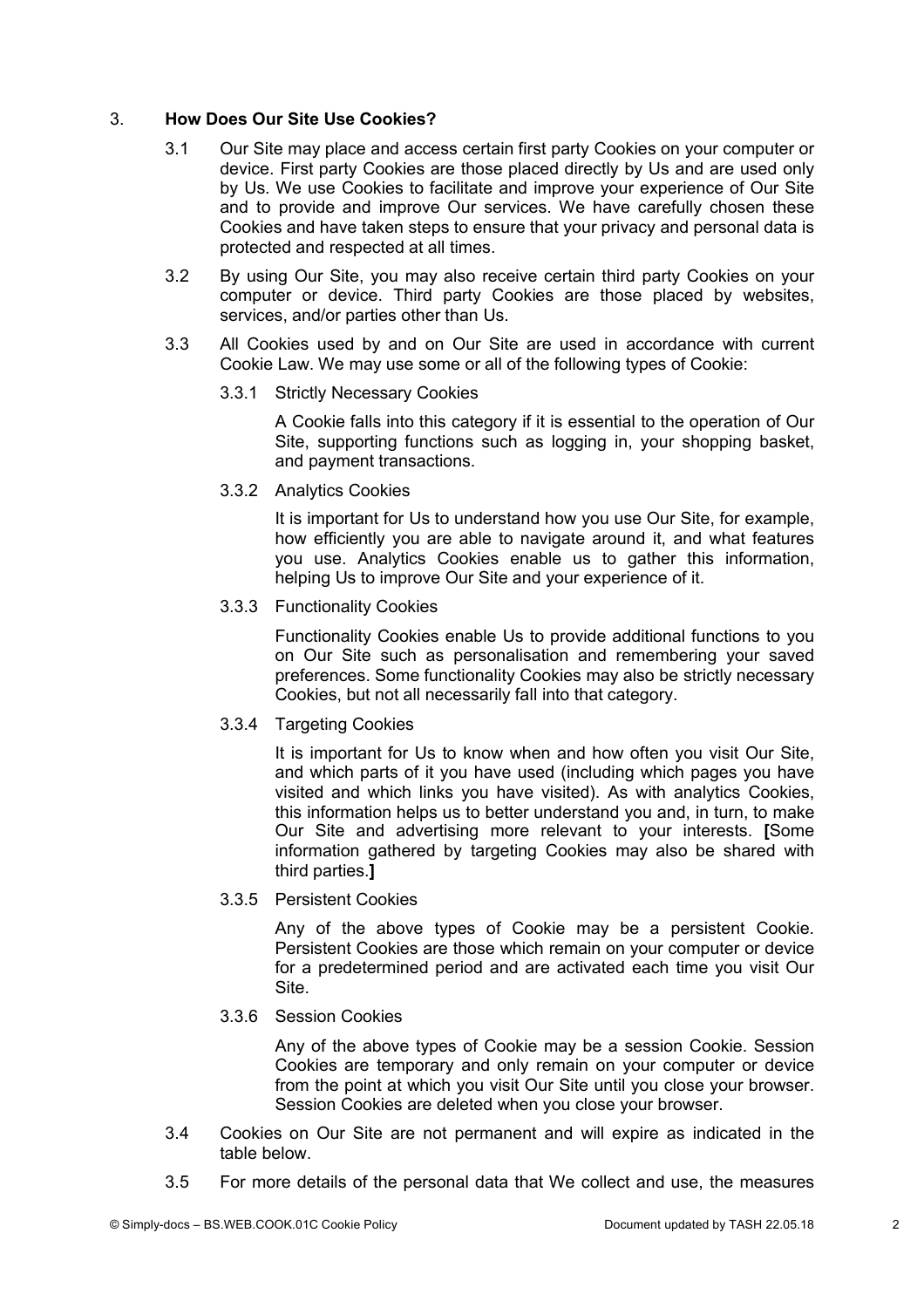we have in place to protect personal data, your legal rights, and our legal obligations, please refer to our Privacy Policy found on our website [www.advisersupoprthub.co.uk.](www.advisersupoprthub.co.uk)

3.6 For more specific details of the Cookies that We use, please refer to the table below.

#### 4. **What Cookies Does Our Site Use?**

4.1 The following Cookies may be placed on your computer or device:

| Cookie name                               | Life span         | Purpose                            |
|-------------------------------------------|-------------------|------------------------------------|
| svSession                                 | Permanent         | Creates activities and BI          |
| hs                                        | Session           | Security                           |
| incap_ses_\${Proxy-ID}<br>$$\$$ {Site-ID} | Session           | Security                           |
| incap_visid_\${Proxy-ID}<br>\${Site-ID}   | Session           | Security                           |
| $n bi_{ }$                                | Persistent cookie | Security                           |
| <b>XSRF-TOKEN</b>                         | Persistent cookie | Security                           |
| smSession                                 | Two weeks         | Identify logged in site<br>members |

- 4.2 Our Site uses analytics services provided by Google Analytics. Website analytics refers to a set of tools used to collect and analyse anonymous usage information, enabling Us to better understand how Our Site is used. This, in turn, enables Us to improve Our Site and the services offered through it. You do not have to allow Us to use these Cookies, however whilst Our use of them does not pose any risk to your privacy or your safe use of Our Site, it does enable Us to continually improve Our Site, making it a better and more useful experience for you.
- 4.3 The analytics service(s) used by Our Site use(s) analytics Cookies to gather the required information.

# 5. **Consent and Control**

- 5.1 Before Cookies are placed on your computer or device, you will be shown a **Cookie Alert Pop-Up** requesting your consent to set those Cookies. By giving your consent to the placing of Cookies you are enabling Us to provide the best possible experience and service to you. You may, if you wish, deny consent to the placing of Cookies unless those Cookies are strictly necessary; however certain features of Our Site may not function fully or as intended.
- 5.2 In addition to the controls that We provide, you can choose to enable or disable Cookies in your internet browser. Most internet browsers also enable you to choose whether you wish to disable all Cookies or only third party